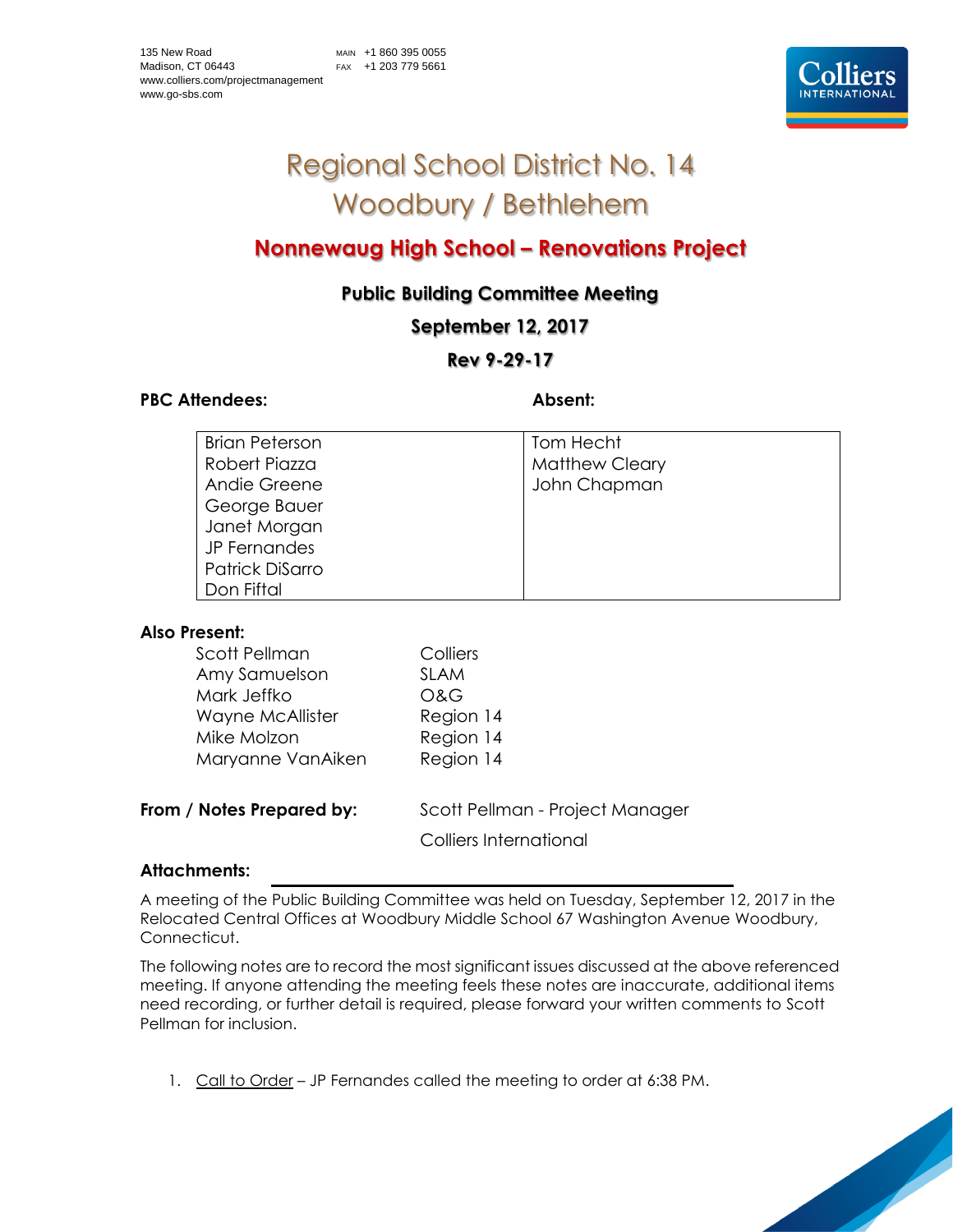

- 2. OPM Report Scott Pellman reported on the following:
	- **Phase1Construction update** The High school opened on September 30<sup>th</sup> with no issues. The design and construction team continues to meet weekly every Thursdays at 3:00pm at the High School to review project issues.
	- **Sole Source Letter** The Region received approval from the State on August 31st in regards to the sole source specification request for Building Controls, Locksets and Security Cameras. Bob Prentice from Colliers met with the engineer and preferred controls contractor to review the project and to start developing a budget for the work. A meeting has been scheduled for Tomorrow with Tyco, the security camera provider to review the existing and proposed system. There will be a meeting this Friday with the Security committee to review the camera locations, quantities and approach for the security system.
	- **Athletic Field Update** The design team along with administration and Andie Greene met on September 7<sup>th</sup> at the High School to review the proposed field improvements. The agronomist proposal that was provided at the last building committee meeting was reviewed. The test holes have been dug by hand and the areas also patched. The design team needs the information and recommendations from this report to finalize the turf management plan.

**JP Fernandes made a motion to approve the agronomist proposal from SLAM consulting not to exceed \$2,050 – seconded by Andie Greene – all in favor – unanimous.**

- **Irrigation Water Supply –** The existing field irrigation well will be tested to see how much water it can produce for the project. The initial information provided by the Region to SLAM stated that the well could provide 40GPM. It was recently discovered that the existing pump is rated for 80GPM. The existing well has a 10" casing and it is believed that it has additional capacity. Mike Molzon is coordinating a test where the well will be pumped at a high rate for a period of time to determine its ultimate capacity. Once that number has been determined it will be provided to the design team for inclusion in the specifications for the design build irrigation contractor.
- **Geotechnical Drilling for the future Water Tank –** During a recent coordination meeting with the design team the existing geotechnical borings were reviewed to see what depth rock was encountered. It was noted that the future fire protection water storage tank and pump pit are quite deep and it might make sense to have some test borings to determine if rock exists to avoid a potential change order in the future.

**JP Fernandes made a motion to approve the proposal from GNCB for \$6,350 to provide boring services at the future water tank location - seconded by George Bauer – all in favor – unanimous.**

• **Geotechnical invoices –** The committee received copies of additional service invoices for geotechnical coordination of the subgrade surfaces below the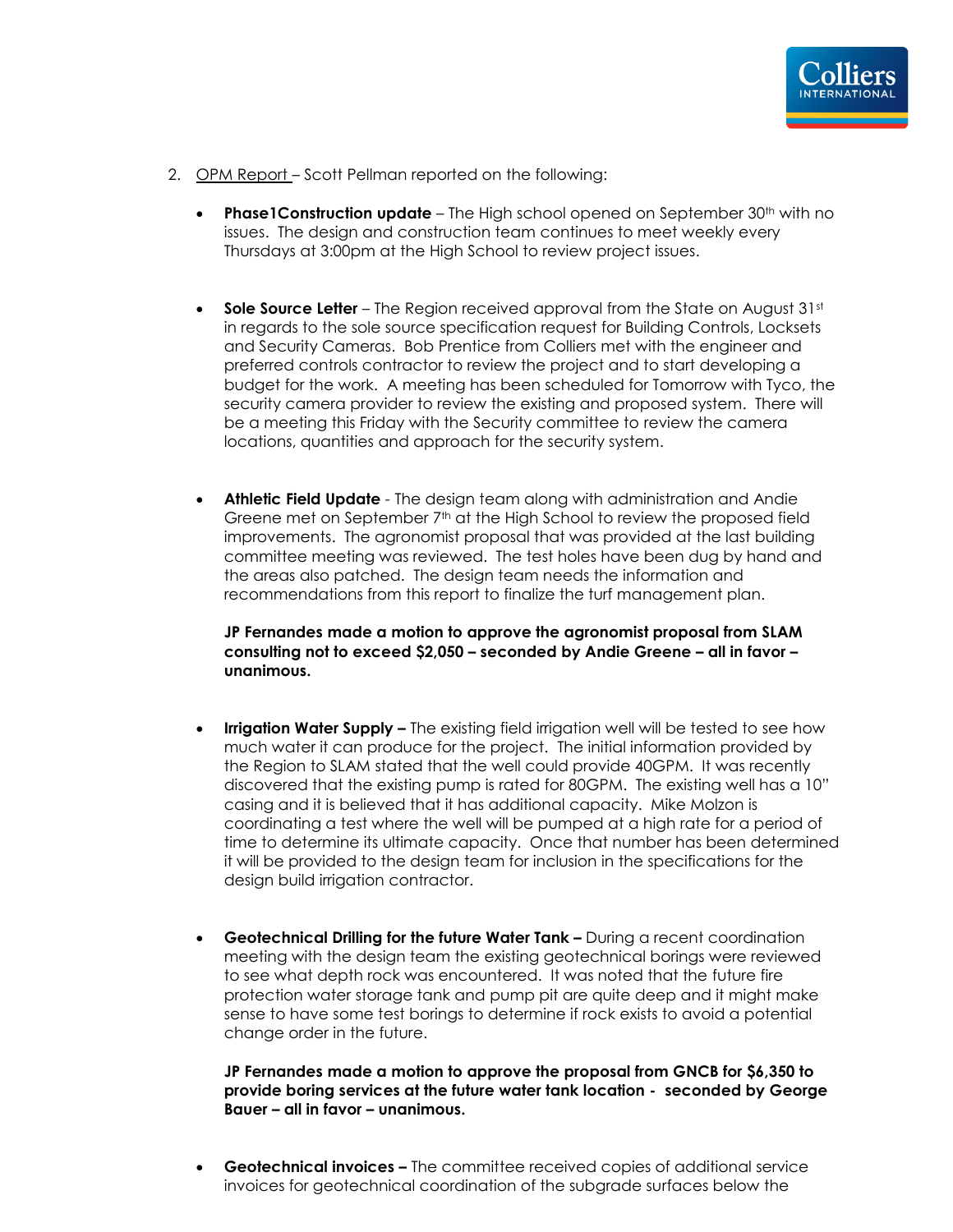

parking areas. The consultant provided additional coordination with the design team along with a detailed evaluation of the existing paving, recommendations for walkways and other surface bedding details. It was noted that the additional work resulted in project scope revisions and clarifications that saved the project approximately \$200,000. There was some confusion on how the consultant drafted and explained the requests. Colliers will ask the consultant to provide further updates which will be presented to the finance subcommittee for review.

- **Schedule** The project is on schedule; an updated overall project schedule was distributed to the committee.
	- o Security Camera meeting tomorrow 9-13-17
	- o Meeting with the security committee on Friday 9-15-17
	- o SCG-042 approval by building committee and BOE on Monday September 18<sup>th</sup>. This approval authorizes the design team to submit the drawings to the state for final approval to bid phase 2 of 3.
	- o The date for the State PCR review is September 22nd at 9:00am
- **Finance Sub Committee –** Colliers is coordinating a standard meeting time for the finance subcommittee. It appears 5:00pm on Thursdays at the high school will be utilized.
- **Application for payment #2 for phase 1 work** O&G provided 3 copies of the second application for payment for the phase 1 work. The application has been reviewed, modified and recommended for payment by SLAM and Colliers. Colliers will provide a copy of the application to the finance subcommittee for review with the intention of approving the invoice at the meeting of September 18th.
- 3. Architects progress update Amy Samuelson
	- **Design progress** The design team has been working diligently to complete the code review comment sign off's and required Office of School Construction Grants and Review (OSCG&R) documents for the pending review meeting. .
- 4. Construction Manager Update Lee Donaldson / Lorel Purcell
	- **Phase 1**  The work in the second-floor classrooms has been completed. The temporary classrooms where administration was previously located are being framed and taped. O&G continues to coordinate requests for information from the contractors with SLAM. Proposed change orders (PCO's)are being compiled and the project is still showing a credit. Scott Pellman noted that once O&G has compiled the PCO's they will be provided to the finance subcommittee for review.
	- **Phase 2 State and Bidding Coordination** O&G is finalizing the bidding packages and front-end specifications with SLAM. The proposed bidding packages and minority set aside percentages have been sent to CHRO for review. O&G would like to bid all three controls contractors as alternates to make sure the bidding is competitive. JP Fernandes and the committee agreed.